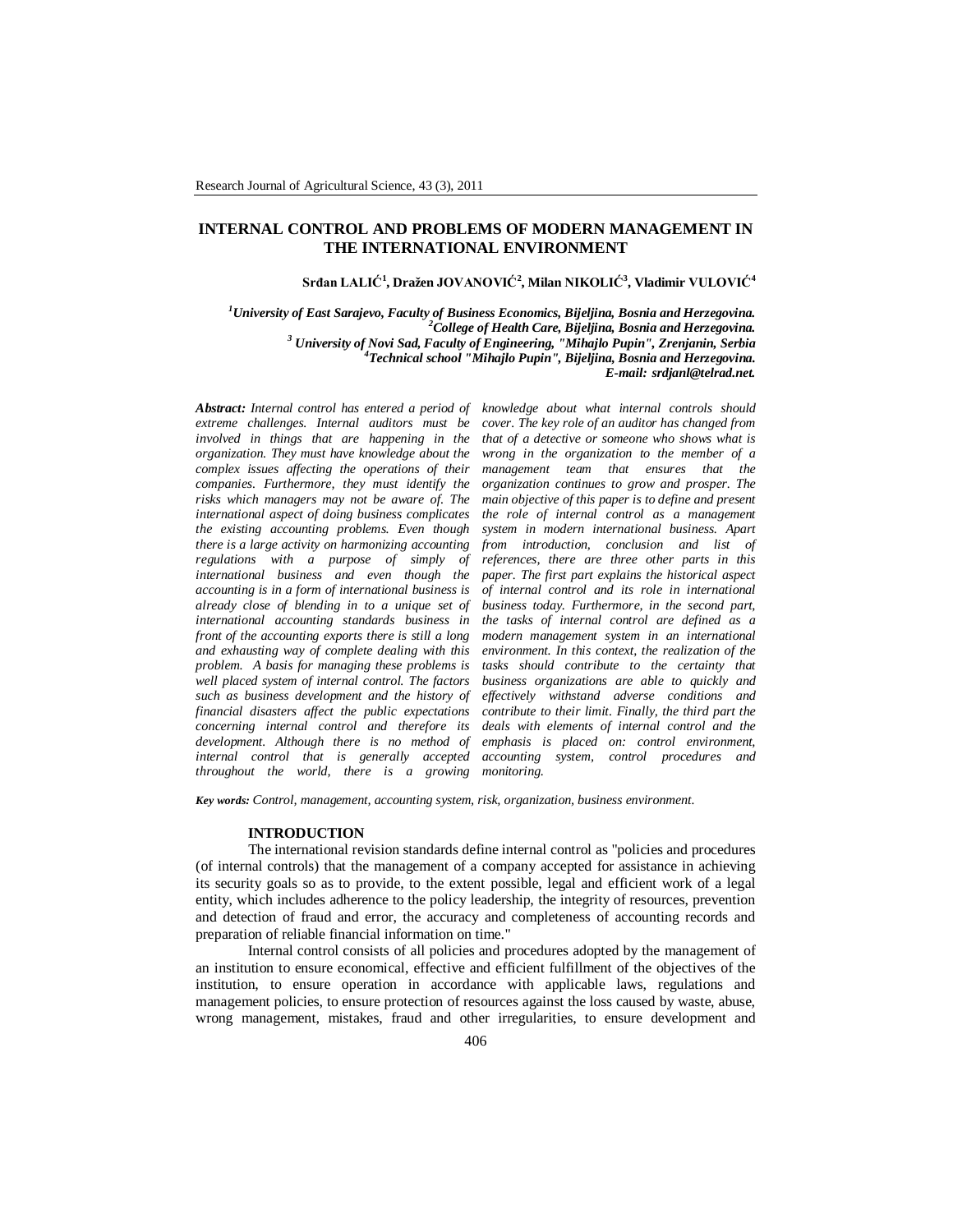maintenance of reliable financial and management data and their publishing in periodical reports. Effective control systems are designed to provide reasonable assurance that management resources are used in accordance with the laws, regulations and policies, and that they are protected from waste, loss and misuse.

The word "control" refers not only to financial matters. The internal control covers a wide range of activities of an institution. The system of internal control of an institution will affect the control environment which encompasses the organizational structure and individual characteristics of its employees, including integrity, ethical values and competence.

# **2. ROLE OF INTERNAL CONTROL IN INTERNATIONAL BUSINESS**

Primary role of internal control was to test the business operations within the organization on a temporary basis so as to check whether the organization works effectively and efficiently. External auditors are also concerned with the effectiveness of internal control system, because it is the primary basis for their audit strategies, that is, the nature, timing and extent of their financial audits. In its essence, the internal control is the system of controls and balances that determine whether the management policies and procedures are effectively implemented, whether the financial transactions are properly reported and whether the organization's resources are properly protected. At the entity level, internal control consists of ethical behavior, accounting systems, risk assessment and monitoring made by the management. It is therefore important to recognize that internal auditors are not only part of the management, but they also control the management. It has been spotted that the internal control requires a certain level of independence in its work. Internal auditors work better when they are required to report directly (when they are directly responsible) to the board of directors and/or the audit committee of the directory board. In many cases, internal auditors report to the executive management, to the board of directors, and to the revision. When the internal control works properly, the external auditors can rely on its reports while developing their audit plans, and the cost of the external audits can be significantly reduced. In the current business environment it is essential that internal auditors focus their attention on the code of ethics management ("tone at the top"); how the top management behaves in relation to the organization's policies, concerning issues such as personal expenses and transactions with related persons. If the top management does not respect the company's property policy, how can it be expected from other employees.

In the United States, professional internal controller evolved from the data verifier and fraud identifier to the member of the management team. He is an active participant in the process of risk management. For instance, internal auditors are also active participants in the mergers and acquisitions, because the internal control resources can be used to avoid expensive tax consultants, to identify potential problems, and to prevent unnecessary expenditures. They have also become "management consultants who have a great role in the development of new flows and control processes in the redesigned operation, collecting and reporting key performance information, and monitoring the stability of operations during the transition."

The internal control can be done in several ways. It is believed in some companies that it is essential for the management trainees to spend some time in internal control if they are being trained for the leadership positions. For example, General Electric believes that the management trainees can not progress within their company if they did not spend some time in the function of internal control. Some companies also argue that the experience in internal control is a prerequisite for advancement. Progressive companies recognize the value of internal control experience of their management.

There are distinct differences in internal control practices between countries and companies, so it is difficult to generalize the practice of internal control at the global level. This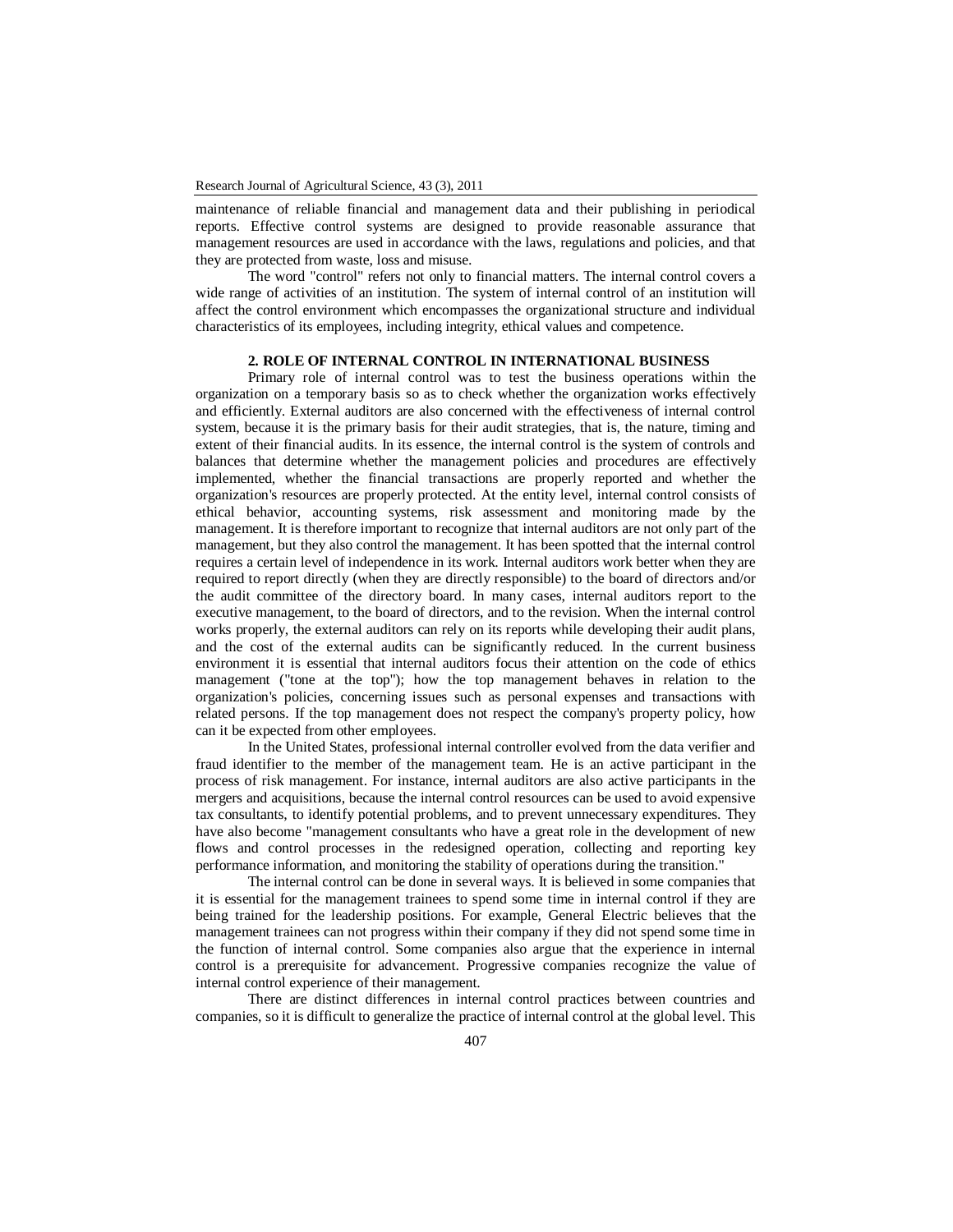is mainly due to different national contexts within which an internal control operates. There is a link between the management view of the role of internal controls and the key areas of internal control. In some countries, if the management understands the business value of internal audit, the operational audit is considered as important as the financial audit.

The scope of internal controls also reflects a variety of business priorities in each country. In Japan, which is highly industrialized and populous, internal auditors emphasize the audits related to environmental management, hazardous materials and safety products and services. Australian companies, however, responded to increased competition by adopting a quality perspective in an attempt to provide a value for the customer. As a result, internal auditors make a significant quality system audit.

At first, internal auditors were focused on the protection of a company's assets and detection of fraud. As noted in the report of the National Industrial Conference Board in 1963, "The auditors paid the most attention to examining financial records and verifying the easily approved transactions." The popular idea among people in management one generation earlier was that the main purpose of the audit is to serve as a psychological factor to prevent fraud by the employees. The role of internal control has changed considerably by adapting significant changes in the business world. High technology has enabled many manual tasks to be automatically checked. In addition, the need for reducing costs and increasing efficiency gained greater importance. In order to decrease costs of attracting qualified individuals into the function of internal control it was important for auditors to provide inputs evaluated by the management.

The broader role of internal audit is best described by the IIA in its Statement of responsibilities of internal audit (1957). According to this publication, services provided by the internal auditors include:

 Reliability review and assessment, accounting adequacy and application, financial and operational control;

Level of compliance with established policies, plans and procedures;

 Determining the extent to which organizational resources are calculated and securely protected from losses of all kinds;

Determining the reliability of accounting and other data developed within the organization;

Assessment of the quality of work in carrying out assigned duties.

There is no perfect way to make the internal control unified at the global level. Some companies are organized on a decentralized basis and employ local auditors for the full-service branches. In such cases, local management is expected to handle all financial issues, including local inflation and the exchange rate questions, relying on the capability of local management of planning potential problems. Consequently, the top management and the audit committee are satisfied with the work of local auditors who understand the local environment and with it associated customs and rules. The disadvantage of this method includes more restrictive form of promotion of internal controls involved at the local level.

Some international organizations have centralized control over its foreign operations to the extent that the key financial decisions, including planning for inflation and foreign exchange issues, are dictated and controlled by the top of the company. In such situations the internal control is centralized. As a result, more experienced personnel and/or specialists in the field of foreign exchange planning can be employed. However, the disadvantage of this methodology is the lack of understanding of local customs, language and related issues.

It is evident that any of these techniques can be successful. It all depends on the top management's commitment to its policy. Indeed, a system that works in one market or for one type of management may not be applicable to other markets and management teams.

The impact of modern technology is also present. In the world of internal controls,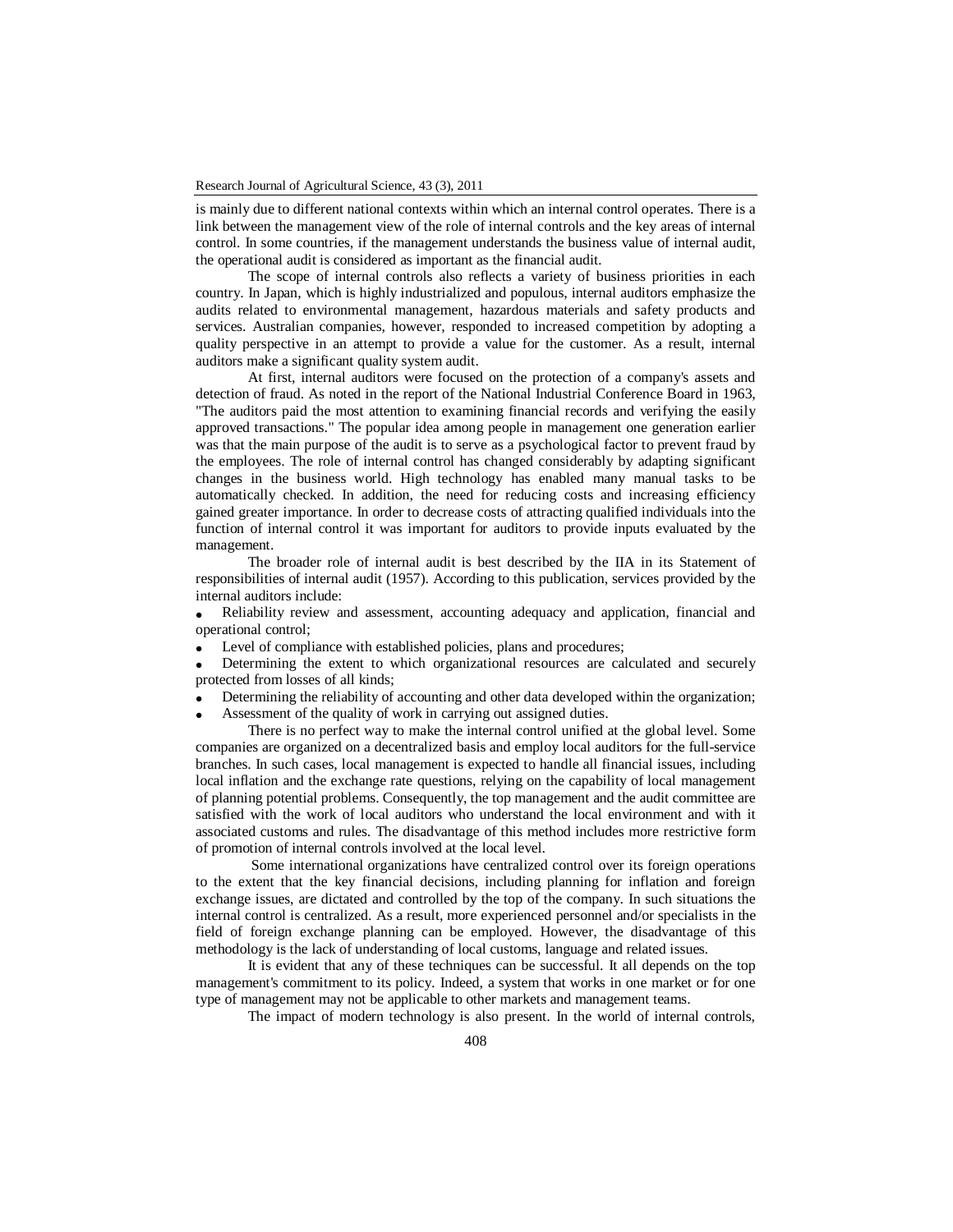controllers must become skilled in modern technology. They must also be able to track new applications, to become security experts for data testing, and to teach other examiners how to use the data that modern technology makes available.

# **3. DUTIES OF INTERNAL CONTROL**

The internal control system should be put to the fore in the future. Skilled internal controls are essential for the skillful management although they are not a guarantee for the success of the organization.

So:

 Effective internal controls can not solve all problems of business organizations and institutions but ineffective internal controls or the lack of internal controls can cause serious problems for business organizations;

• Internal control (system) becomes a part, but not the whole process, of management and even the most effective internal control techniques can not be a cure for weak and bad decisions, ineffective management or unforeseen external events;

 Good management and effective internal controls can help a business organization to be able to withstand adverse conditions quickly and effectively, and may also help in limiting their worst consequences;

• Similarly, it can be stated:<br>  $\circ$  The first task of internal co

The first task of internal control system is to create adequate conditions for administrative staff to facilitate business management, by making it more confident, and consequently the right decisions are made faster, both in good and bad times;

The second but no less important task is the provision of resources and ensuring accuracy of data and accounting systems.

The lack of positive evaluation and the lack of internal control can make operating activities remain outside of the adequate monitoring. This is particularly important at the time when the economic conditions make achieving good financial results relatively easy. This can hide the fact that some of the activities still do not take the right goals and so they require greater surveillance by the directory board.

Understanding the nature and purpose of internal controls can be a problem for many executives, board members and supervisory committees. They do not have time to read long and often quite boring reports and other documents, nor to listen to opinions of many experts of which almost everyone makes this topic more complicated than it really is.

Internal control system:

- helps the organization achieve its goals;
- ensures its effective functioning;
- protects the organization from losses.

In spite of that, someone has to watch over the effectiveness of the internal controls because of its efficiency and the confirmation that the procedures and control activities are duly respected and that the deficiencies and weaknesses are identified and corrected. In fact, it is the role of internal audit. The internal audit monitors and evaluates the effectiveness of internal controls, risk management processes and even the bank management as well.

Ten years ago, the control was supposed to be "a sudden attack" on the individual with the aim of detecting as many abuses and irregularities. At the same time, it was not clear what it really meant, because the meaning of "control" was different for each individual. Today there are many definitions of control, for example:

• COSO: Internal control is a process (activity) conducted by the leadership (supervisory board, board of directors, etc.), created to ensure the achievement of goals in the following categories: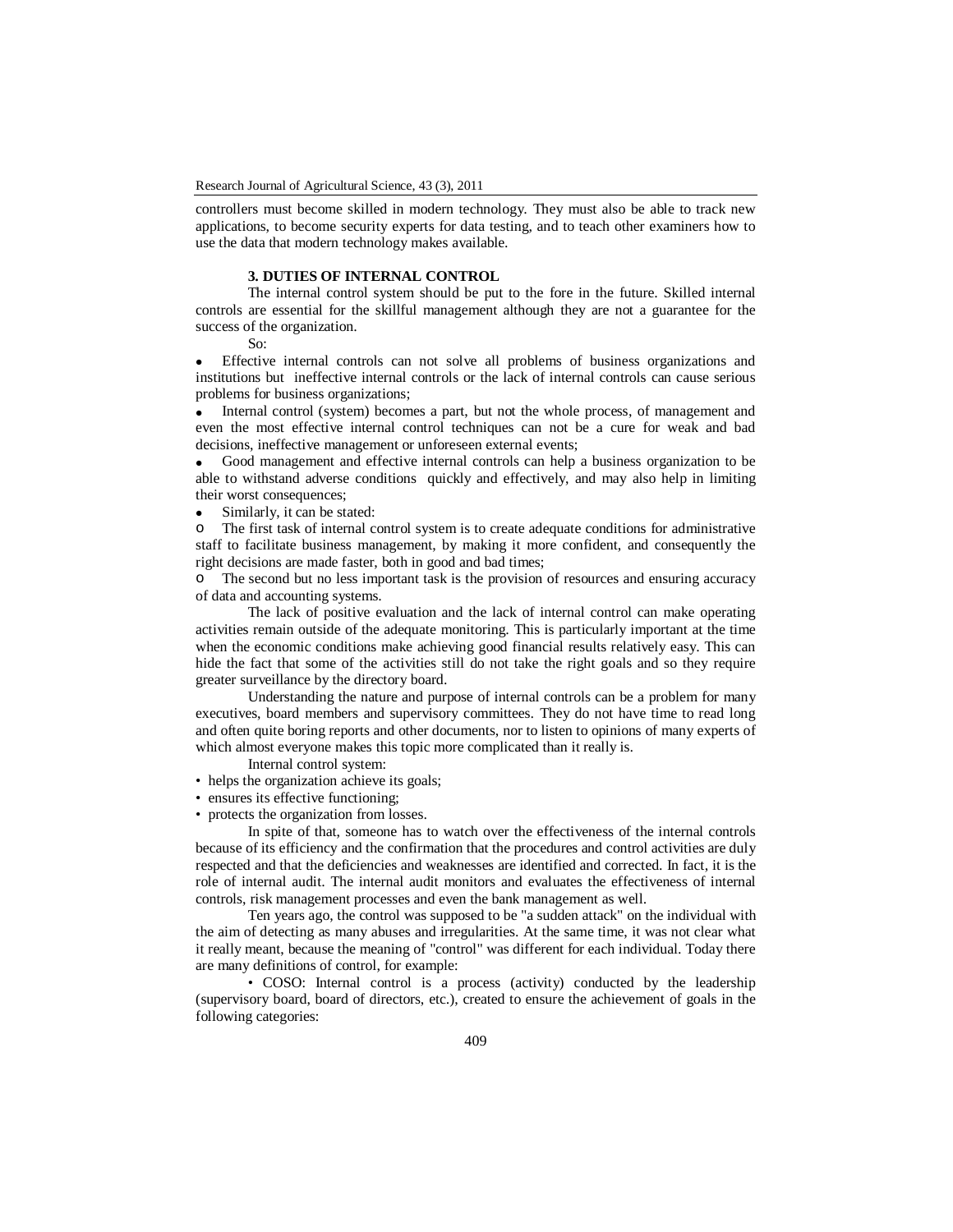Research Journal of Agricultural Science, 43 (3), 2011

- Effectiveness and capacity of operations;
- Credibility of financial statements;
- Compliance with legal documents and regulations.
- COSO describes five elements of internal control:
	- Control environment and culture;
		- Risk assessment;
		- Control activities;
		- Information and communication
		- Deficiencies monitoring and correction

INTOSAI: "Internal control is a management instrument used to obtain rational certainty that the organization's objectives have been achieved. Therefore, the responsibility for the utility and efficiency of the structure (system) of internal control should be taken by the management. The director of each institution should provide adequate internal control structure and its periodical audit so that it can be constantly improved.

Today we distinguish:

 The internal control system: "INTERNAL CONTROL" (processes, mechanisms, techniques, principles, tasks, procedures, control activities, etc) and

Internal Audit: "INTERNAL AUDIT" (monitoring and evaluation of internal control).

IIA Internal Auditing Definition: Internal auditing is an independent, objective insurance and advisory activity, which aims to improve and promote the operations of an organization. It helps an organization achieve its goals by bringing a systematic, disciplined attitude towards evaluation and improvement of the effectiveness of risk management, control, and the bank itself. An effective internal control system and a skillful internal audit protect the organization from potential losses and fraud. There are still cases when the best system of internal control and the most skilled internal audit can not protect the organization from losses. It is primarily in the case of fraud and embezzlement done by one person at a very important position, or two or more persons working in the plot. In certain favorable conditions, such person or persons will easily steal from the organization and even conceal their fraud for a long time. The IIA-UK research shows that more than 80% of fraud is done by persons within the organization. The biggest danger in this respect does not threaten the company from the outside (attacks, burglaries), but from the inside: from their own employees: 39% of the frauds done by the managers and 42% by the ordinary workers. There are interesting data about the effectiveness of internal control systems and ordinary daily control activities in detecting the frauds. About 62% of all violations and frauds are revealed. It is the right lesson: internal control systems and related control activities are the first line of defense against fraud and embezzlement. If this protection line is not effective the company goes bankrupt. It has been proved by several examples in the last decade with companies going to ruin with loss of hundreds of billions of dollars. Therefore, internal control systems have two distinct forms: one - the protection of assets of the company, the second – the strengthening of the management process. Nowadays, internal audit has a leading role in monitoring the effectiveness of internal control systems. Discovery of fraud and embezzlement is not the key role of internal audit; for this task the experts (educated professionals) are required.

## **4. ELEMENTS OF INTERNAL CONTROL**

Elements of internal control are:

- 1. Control environment;
- 2. Accounting system
- 3. Control procedures;
- 4. Monitoring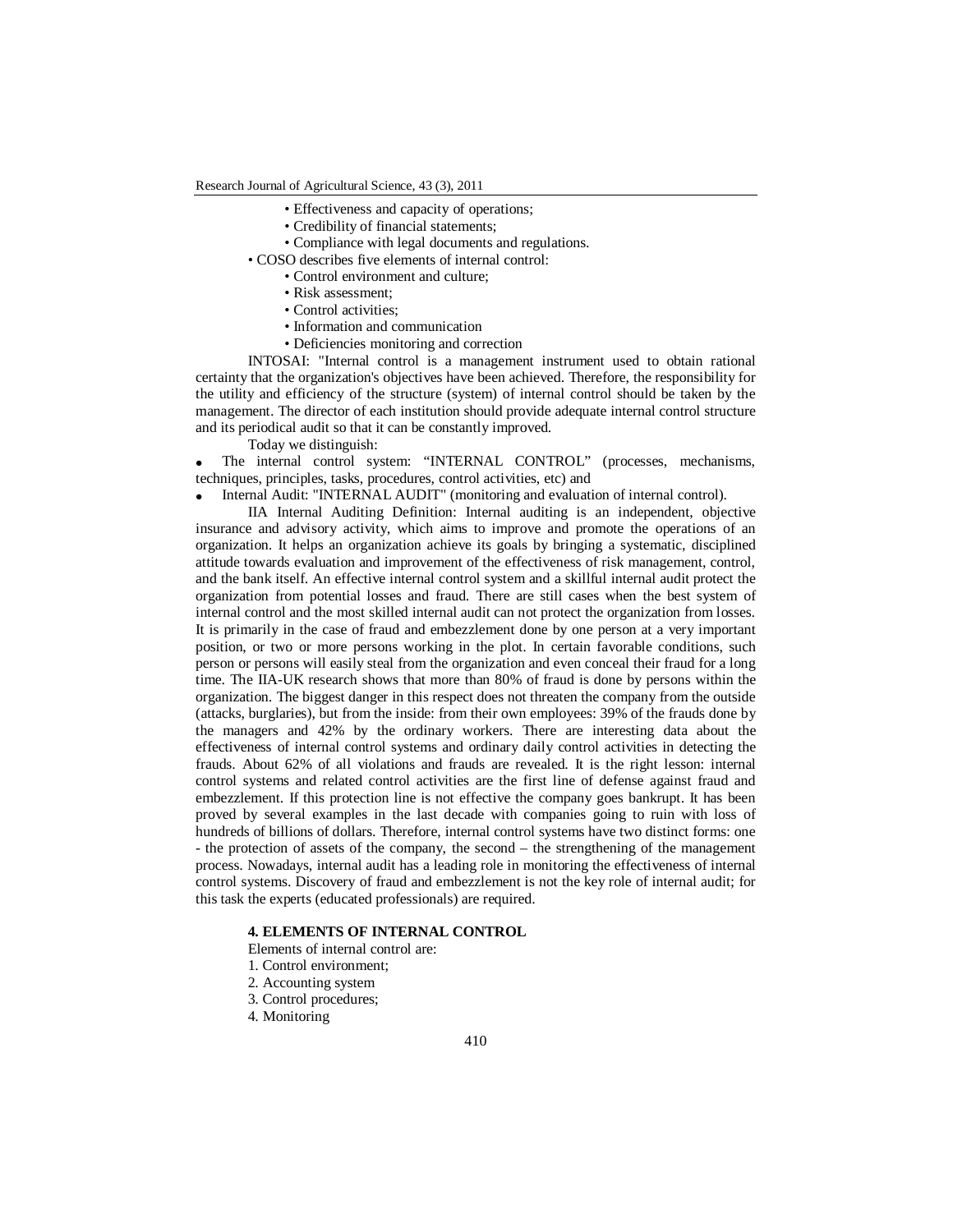## **4.1. CONTROL ENVIRONMENT**

Client control environment represents the views and actions of the management and the board regarding internal controls which reflects the importance of internal control in the terms of operational management. According to the "Risk assessment and internal controls, "audit standards, the control environment is defined as"... general attitudes, awareness and actions of directors and management regarding internal control systems and the importance of the system ..." Key factors that affect the control environment are:

• The function of the board and its executives;

• The business style and philosophy used by the management;

Entity structure and methods for establishing authority and responsibility

Control system applied by the management, including the internal audit function, personnel policies and separation of duties

a) The function of the board and its executives

The key presumption for the effectiveness of the directory board is its independence from the bank management. The directory board delegates its responsibility for internal controls to the operational management. In the field of internal controls its task is to supervise the established internal controls and ensure their periodical review. An active and objective directory board can significantly reduce the possibility of errors in the financial statements. Directory board may appoint an auditing committee with responsibility for overseeing the financial reporting process. The audit committee is also responsible for the communication with external and internal auditors. The independence of the audit committee is an important determinant of the effective evaluation of internal controls.

b) Management business philosophy and style

Bank management plays the key role in the formation of an adequate control environment. Their activities should give a clear signal to employees about the importance of the internal controls. In the absence of these signals, the quality control environment will be greatly compromised. Characteristics of management philosophies and management style that significantly affect the control environment are:

• Manager's approach to business risk acceptance and monitoring;

• Importance given by the management to financial and operational objectives;

• Management's attitudes and actions concerning the financial reports.

c) Organizational structure and methods of determining the authorities and responsibilities

The lines of responsibility and allocation of authority within the bank are defined by its organizational structure. The organizational structure can significantly contribute to improving the quality of the control environment by providing an adequate framework for planning, coordination and control. The organizational structure defines the formal communication routes.

d) Applied control system, including the internal audit function, personal policy and separation of duties

Within this element it is necessary to pay particular attention to the existence and position of internal audit in the organizational structure of a bank. Internal control can significantly contribute to the control environment through the assistance in monitoring other control policies and procedures. Internal auditors may provide useful suggestions for improving internal controls. It is essential that the internal audit is independent, and its independence must be institutionalized in the company through an appropriate organizational structure. If the independence does not exist, then the internal audit has limited achievements.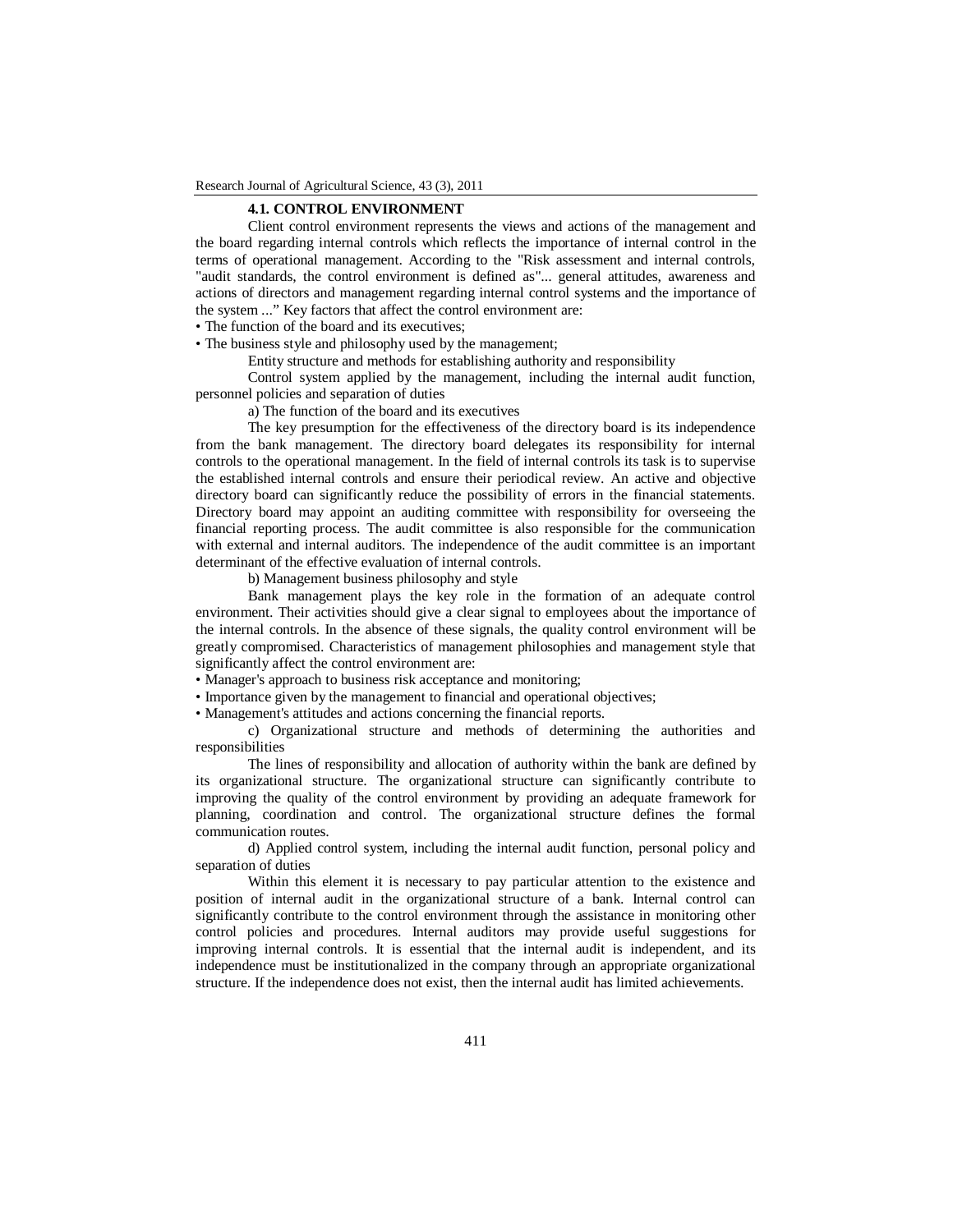#### Research Journal of Agricultural Science, 43 (3), 2011

# **4.2. ACCOUNTING SYSTEM**

Accounting system is a set of company's procedures and records that regulate business events processing for making accounting reports. This system identifies, collects, analyzes, calculates, records, summarize and makes reports on financial changes and other events. The accounting system consists of methods and techniques established by the management for recruiting and reporting transactions and events made in a period of time. The purpose of audit concerning the accounting system is to understand:

- 1. The main groups of transactions processed in the system;
- 2. The movement of the transactions;
- 3. Records, documents and accounts used in processing and reporting the transactions;
- 4. Transaction processing;
- 5. The procedures for financial reporting.

In most cases these activities usually include a series of related business functions which are reflected in the accounting system. These cycles are always complex. Thus, in the financing function, funds are received from the shareholders or creditors and then made available for use in investing. The working capital is used to purchase goods or services from business partners, and the means borrowed are returned in due time. Since the cycle consists of connected homogeneous transactions that are repetitive and can be grouped, the number and nature of cycles varies from region to region and from client to client. Focusing on the cycle of the transaction does not mean ignoring the individual accounts and groups of assets, the auditor focuses on the processes so as to understand the accounts.

The amounts on some accounts actually result from transactions processed through more than one cycle. The cash balance results from the cash received from the buyer, the cycle proceeds from the sales and customers i.e. production/sales and consequently the amount of the checking account reflects the net result of transactions processed through three cycles. Individual accounts will be important for the auditor if he understands the cycle that applies to the accounts and their financial amounts. Links between cycles, transactions and business activities can be summarized as follows:

|                       | Table 1.                       |
|-----------------------|--------------------------------|
| <b>CYCLES</b>         | <b>ACCOUNT GROUPS</b>          |
| Sales / Billing       | Sales income                   |
|                       | Claims                         |
|                       | <b>Funds</b>                   |
| Purchase / Payment    | Assets                         |
|                       | Liabilities                    |
| Employees / Wages     | Obligations and staff expenses |
|                       | Funds                          |
| Production (Services) | Inventories                    |
|                       | Fixed assets                   |
|                       | Reproduction costs             |
| Financing             | Investment                     |
|                       | Long-term borrowing            |

## **4.3. CONTROL PROCEDURES**

Control procedures are related to the information about the company's policies,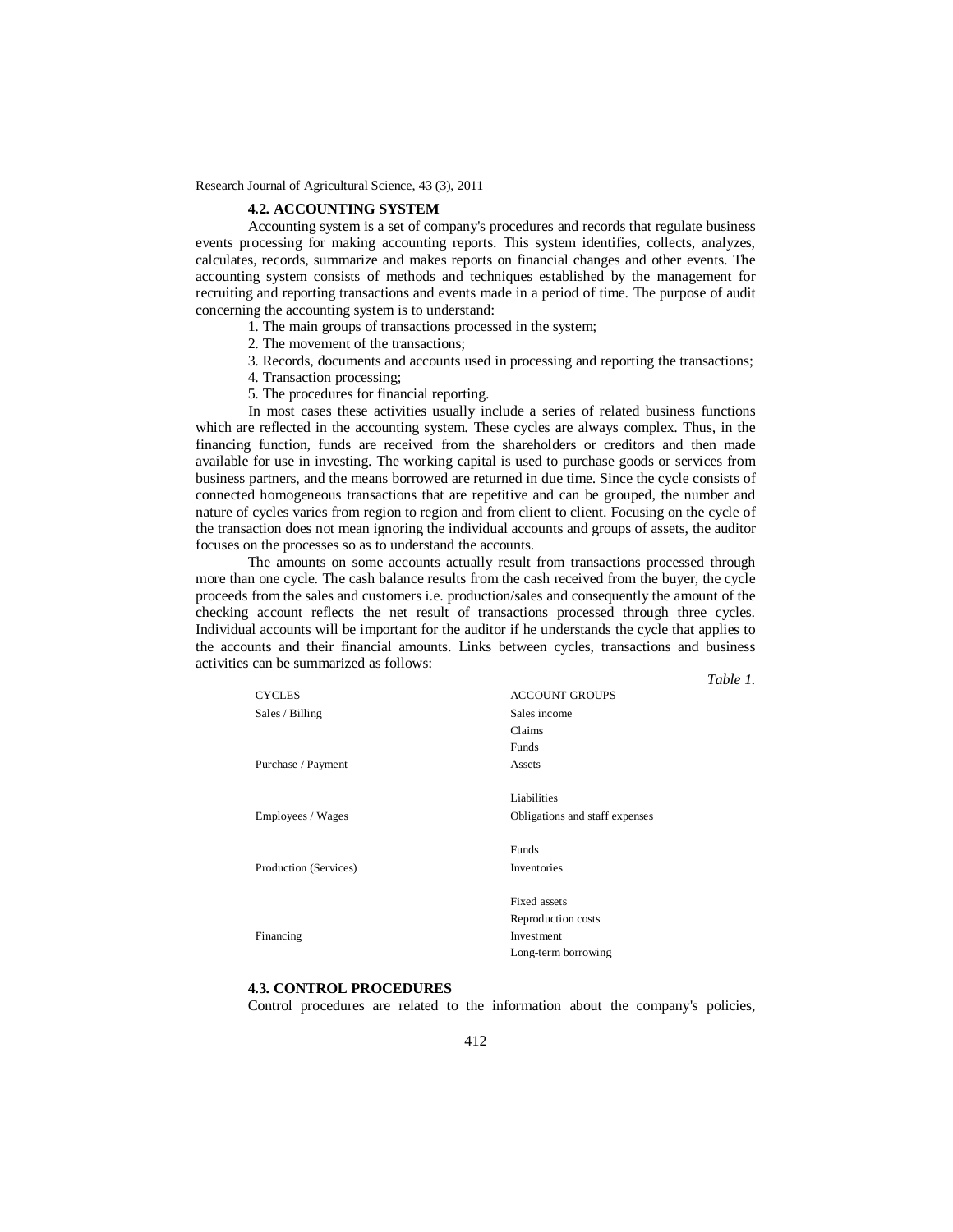procedures, control environment and accounting system established to provide reasonable assurance for the realization of specific goals. The auditor's objective is to gain knowledge of the control procedures necessary for planning the audit, and these procedures have different aims and appear in different forms depending on the client's business and profession.

Authorization and execution of transactions

All transactions must be approved by authorized persons according to the range of their authorities and responsibilities. The authorization for transactions depends on their nature, extent and frequency. Specific authority is the authority that is required each time a transaction is proposed and is usually associated with rare materials and unusual projects. In contrast, general authority means that the client has established policies and procedures which are respected by the employees in order to avoid questioning whether the proposed transaction or project is approved. Without the general or specific authorization, the transaction should not be executed.

# Segregation of duties

System policies and procedures can not prevent secret activities and agreements, irregularities or illegal acts committed by two or more persons with an intention to make a fraud. Even if different employees authorize, execute and record cash payments, there is no accounting system that could prevent frauds. In order to achieve the optimal segregation of functional responsibilities, the client's management should separate the accounting and internal monitoring function and pass them to various employees. This means that the following authorities should be separated:

• Authority to initiate transactions (management function);

• Authority to execute transactions (monitoring function);

• Authority to record transactions (accounting functions);

Independent performance verification (internal accounting control).

 In the case when one employee is responsible for all four functions the possibility of fraud would be limitless, and if an employee is responsible for two or three functions the possibility of abuse is progressively reduced but not completely eliminated. Optimal segregation suggests that no employee is responsible for more than one function. Limiting the authority of an employee to one position means that it takes at least four independent employees to authorize, execute, record and periodically calculate transactions. With one person running two, three, or four functions the protection system weakens progressively.

Design and use of documents and records

In order to obtain accurate and reliable accounting information the transaction must be correctly recorded and properly classified in the accounts. The documents are physical evidences of the transactions and they are important trails for auditors while auditing the transactions in the accounting system.

The design of documents and accounting records has a significant impact on the efficiency of the accounting system and the effectiveness of audits. Documents must be:

• Designed for multiple use so as to minimize the number of different forms;

• Chronologically ordered so as to provide control over unused and those who are missing;

• Relatively easy to complete, allowing the employees to complete them on time.

 The process of recording transactions and the accounting reports must be clearly and unambiguously described in the procedural manual. The procedural manual is an important source of audit evidences.

Access to property and documents

Bank assets and records must be protected from unauthorized access and use. Otherwise, the property can be stolen and altered and the records destroyed. In such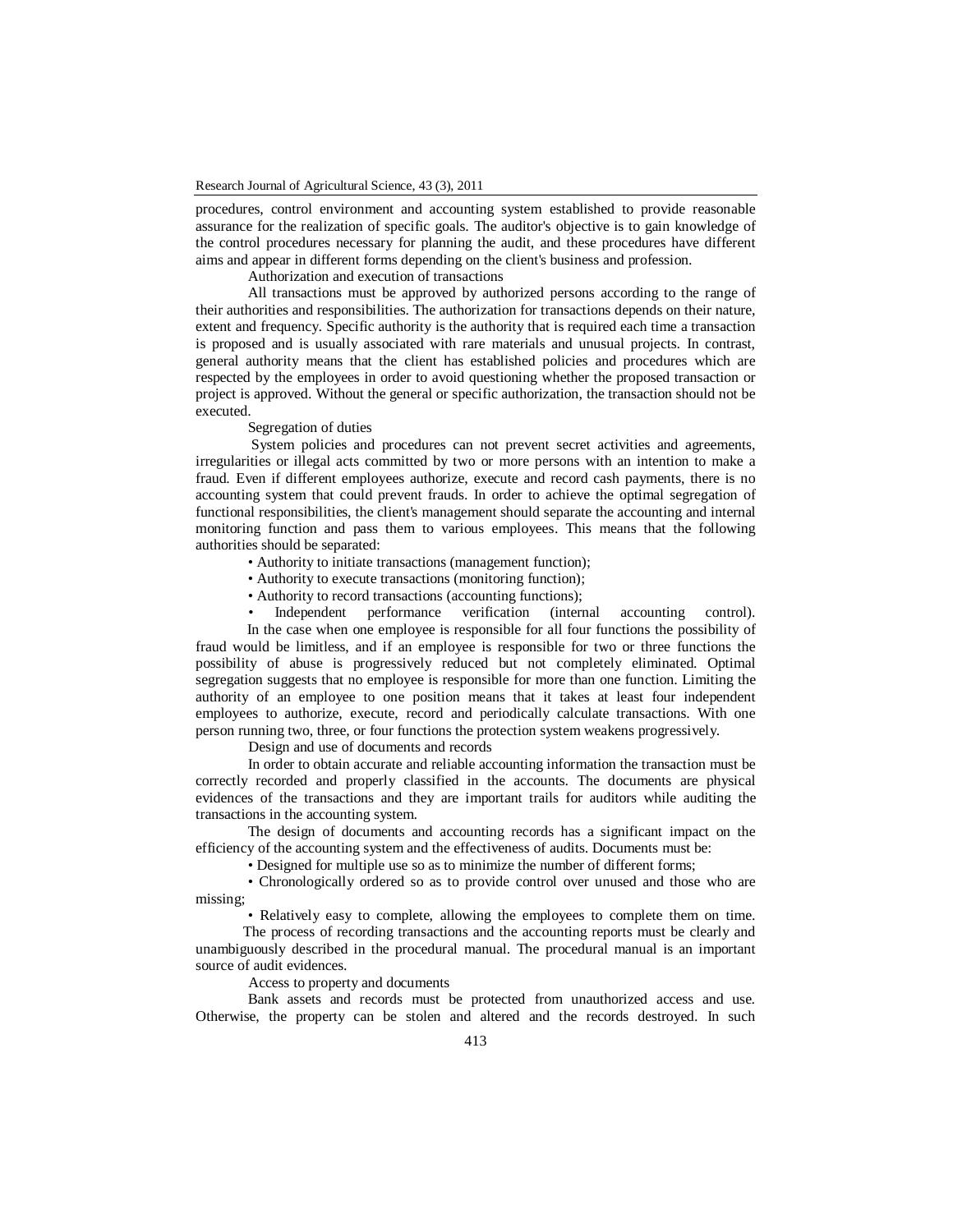circumstances, normal operations and even the very existence of the bank may be affected. If the bank is computerized, special attention should be paid to the protection of computer equipment, programs and files.

For the control of access to computer resources the following measures are recommended:

- Locking the rooms in which these resources are located,

- Control of environmental conditions in places where computers are used (humidity and temperature),

- Provision of an adequate place to store programs and files with accounting data (programs and data library).

### **4.4. MONITORING**

Reliability of the internal control system should be periodically evaluated by the employees. Monitoring is an independent verification of the functioning of internal control system whose aim is to make the internal controls more efficient. Independent controls intend to identify weaknesses in internal controls. In order to maximize the potential effectiveness of an independent verification the principle of suddenness should be implemented by the employees independent from the control functions and should result in an appropriate action. Monitoring is less effective if conducted by an employee responsible for making accounting records.

# **5. CONCLUSION**

Business organization is required to implement the system of internal controls capable of providing continuous monitoring and measurement of risks that could adversely affect the achievement of identified business objectives, and to develop internal control system in a manner that allows periodical evaluation of existing and new risks. Internal control is the establishment of order in a business organization with control over all activities performed within it.

In the framework of internal control four components should be implemented:

1. Plan,

2. Do,

3. Check,

4. Act.

They operate orderly in one unit, and that unit is called the Deming cycle.

Today, the good news is that the internal controller moved to a higher position of a member of financial management team. The work of internal auditors is recognized as a key to success of the company for which they work. Their study of risk management is very important, and their advice is desirable. The controller is no longer a detective and a necessary evil to prevent frauds. Instead, the internal controller is a trusted adviser who takes a proactive approach to risk management and who is recognized by the progressive managers as necessary and beneficial.

### **BIBLIOGRAPHY**

1. ANDRIĆ M., KRSMANOVIĆ B., ČALIJA N., KULINA D., Revizija javnog sektora, Subotica.,2007.

- 2. BELKAOUI A. RIAHI, International and multinacional accounting, Illionois, USA, 1994.
- 3. BOŽIĆ, R., KONDIĆ, N., Revizija finansijskih izvještaja, vodič kroz praktičnu reviziju, drugo, izmjenjeno i dopunjeno izdanje, Savez računovođa i revizora RS, Banja Luka, I. Sarajevo, 2007.
- 4. FREDERICK D.S. CHOI, International finance and accounting handbook, third edition, John Wiley & Sons, Inc., Hoboken, New Jersey, 2003.